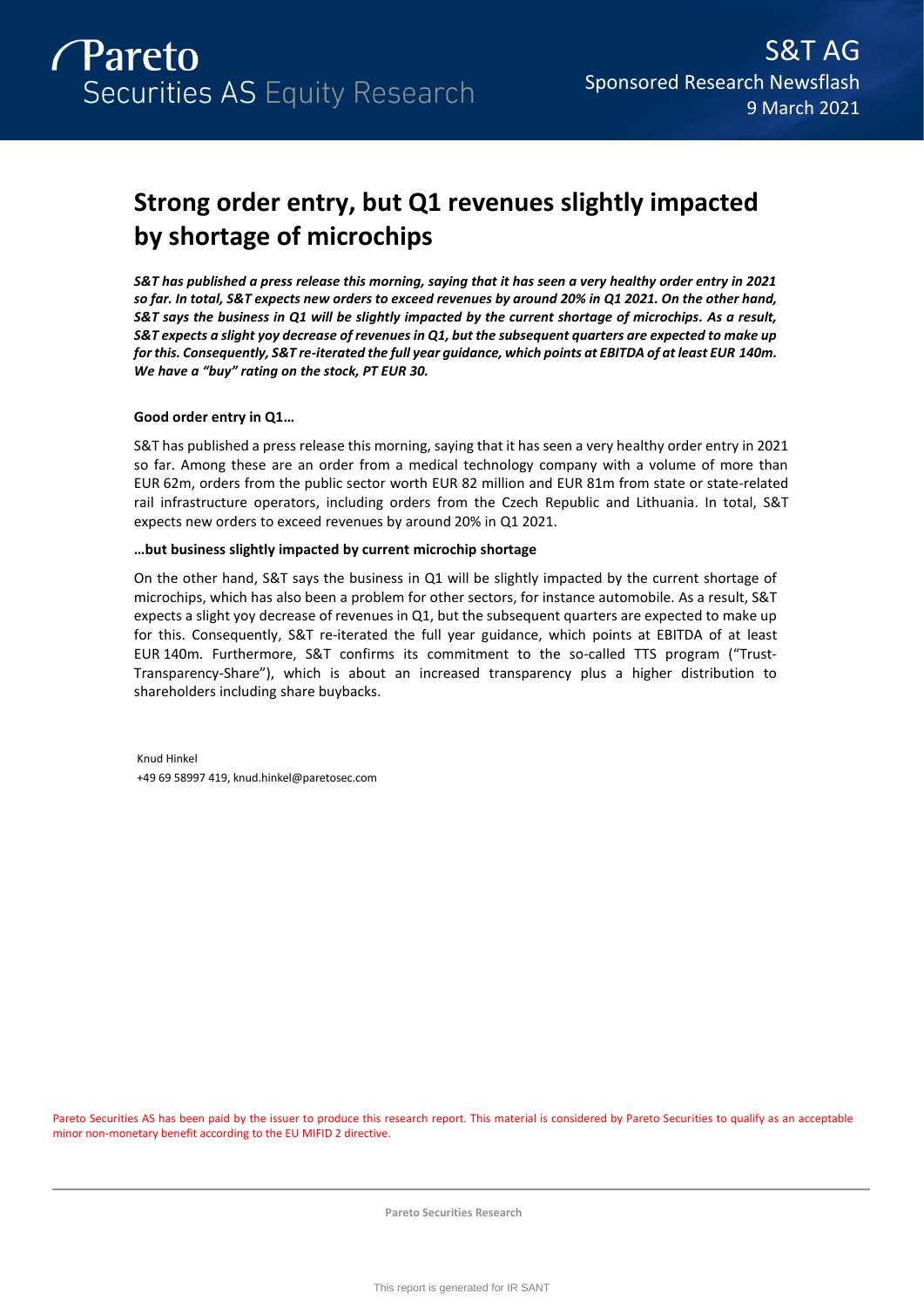# **Disclaimer and legal disclosures**

# **Origin of the publication or report**

This publication or report originates from Pareto Securities AS, reg. no. 956 632 374 (Norway), Pareto Securities AS, Frankfu rt branch, reg. no. DE 320 965 513 / HR B 109177 (Germany) or Pareto Securities AB, reg. no. 556206-8956 (Sweden) (together the Group Companies or the "Pareto Securities Group") acting through their common unit Pareto Securities Research. The Group Companies are<br>supervised by the Financial

# **Content of the publication or report**

This publication or report has been prepared solely by Pareto Securities Research.

Opinions or suggestions from Pareto Securities Research may deviate from recommendations or opinions presented by other departments or companies in the Pareto Securities Group. The reason may typically be the result of differing time horizons, methodologies, contexts or other factors.

#### **Sponsored research**

Please note that if this report is labelled as "sponsored research" on the front page, Pareto Securities has entered into an agreement with the company about the preparation of research reports and<br>receives compensation fr research is however commissioned for and paid by the company and such material is considered by Pareto Securities to qualify as an acceptable minor non-monetary benefit according to the EU MiFID II Directive.

#### **Basis and methods for assessment**

Opinions and price targets are based on one or more methods of valuation, for instance cash flow analysis, use of multiples, behavioral technical analyses of underlying market movements in combination with considerations of the market situation and the time horizon. Key assumptions of forecasts, price targets and projections in research cited or reproduced appear in the research material from the named sources. The date of publication appears from the research material cited or reproduced. Opinions and estimates may be updated in subsequent versions of the publication or report, provided that the relevant company/issuer is treated anew in such later versions of the publication or report.

Pareto Securities Research may provide credit research with more specific price targets based on different valuation methods, including the analysis of key credit ratios and other factors describing the securities creditworthiness, peer group analysis of securities with similar creditworthiness and different DCF-valuations. All descriptions of loan agreement structures and loan agreement features are obtained from sources which Pareto Securities Research believes to be reliable, but Pareto Securities Research does not represent or warrant their accuracy. Be aware that investors should go through the specific complete loan agreement before investing in any bonds and not base an investment decision based solely on information contained in this publication or report.

Pareto Securities Research has no fixed schedule for updating publications or reports.

Unless otherwise stated on the first page, the publication or report has not been reviewed by the issuer before dissemination. In instances where all or part of a report is presented to the issuer prior to publication, the purpose is to ensure that facts are correct.

# **Validity of the publication or report**

All opinions and estimates in this publication or report are, regardless of source, given in good faith and may only be valid as of the stated date of this publication or report and are subject to change without notice

#### **No individual investment or tax advice**

The publication or report is intended only to provide general and preliminary information to investors and shall not be construed as the basis for any investment decision. This publication or report has<br>been prepared by Pa recommendation of particular financial instruments or strategies and thus it does not provide individually tailored investmen t advice, and does not take into account the individual investor's particular financial situation, existing holdings or liabilities, investment knowledge and experience, investment objective and horizon or risk profile and preferences. The investor must particularly ensure the suitability of an investment as regards his/her financial and fiscal situation and investment objectives. The investor bears the risk of losses in connection with an investment.

Before acting on any information in this publication or report, we recommend consulting your financial advisor.

The information contained in this publication or report does not constitute advice on the tax consequences of making any particular investment decision. Each investor shall make his/her own appraisal of the tax and other financial merits of his/her investment.

#### **Sources**

This publication or report may be based on or contain information, such as opinions, recommendations, estimates, price targets and valuations which emanate from Pareto Securities Research' analysts or representatives, publicly available information, information from other units or companies in the Group Companies, or other named sources.

To the extent this publication or report is based on or contains information emanating from other sources ("Other Sources") than Pareto Securities Research ("External Information"), Pareto Securities Research has deemed the Other Sources to be reliable but neither the companies in the Pareto Securities Group, others associated or affiliated with said companies nor any other person, guarantee the accuracy, adequacy or completeness of the External Information.

#### **Ratings**

| Equity ratings: | "Buy"  | Pareto Securities Research expects this financial instrument's total return to exceed 10% over the next 12 months                   |
|-----------------|--------|-------------------------------------------------------------------------------------------------------------------------------------|
|                 | "Hold" | Pareto Securities Research expects this financial instrument's total return to be between -10% and 10% over the next 12 months      |
|                 | "Sell" | Pareto Securities Research expects this financial instrument's total return to be negative by more than 10% over the next 12 months |

**Analysts Certification**<br>The research analystis) whose name(s) appear on research reports prepared by Pareto Securities Research certify that: (i) all of the views expressed in the research report accurately reflect their "Hold"<br>Pareto Securities Research expects this financial instrument's total return to be between -10% and 10% over the next 12 months<br>Analysts Certification<br>The research analyst(s) whose name(s) appear on research reports research analysts in research reports that are prepared by Pareto Securities Research.

The research analysts whose names appears on research reports prepared by Pareto Securities Research received compensation that is based upon various factors including Pareto Securities' total revenues, a portion of which are generated by Pareto Securities' investment banking activities.

#### **Limitation of liability**

Pareto Securities Group or other associated and affiliated companies assume no liability as regards to any investment, divest ment or retention decision taken by the investor on the basis of this publication or report. In no event will entities of the Pareto Securities Group or other associated and affiliated companies be liable for direct, indirect or incidental, special or consequential damages resulting from the information in this publication or report.

Neither the information nor any opinion which may be expressed herein constitutes a solicitation by Pareto Securities Research of purchase or sale of any securities nor does it constitute a solicitation to any person in any jurisdiction where solicitation would be unlawful. All information contained in this research report has been compiled from sources believed to be reliable. However, no representation or warranty, express or implied, is made with respect to the completeness or accuracy of its contents, and it is not to be relied upon as authoritative.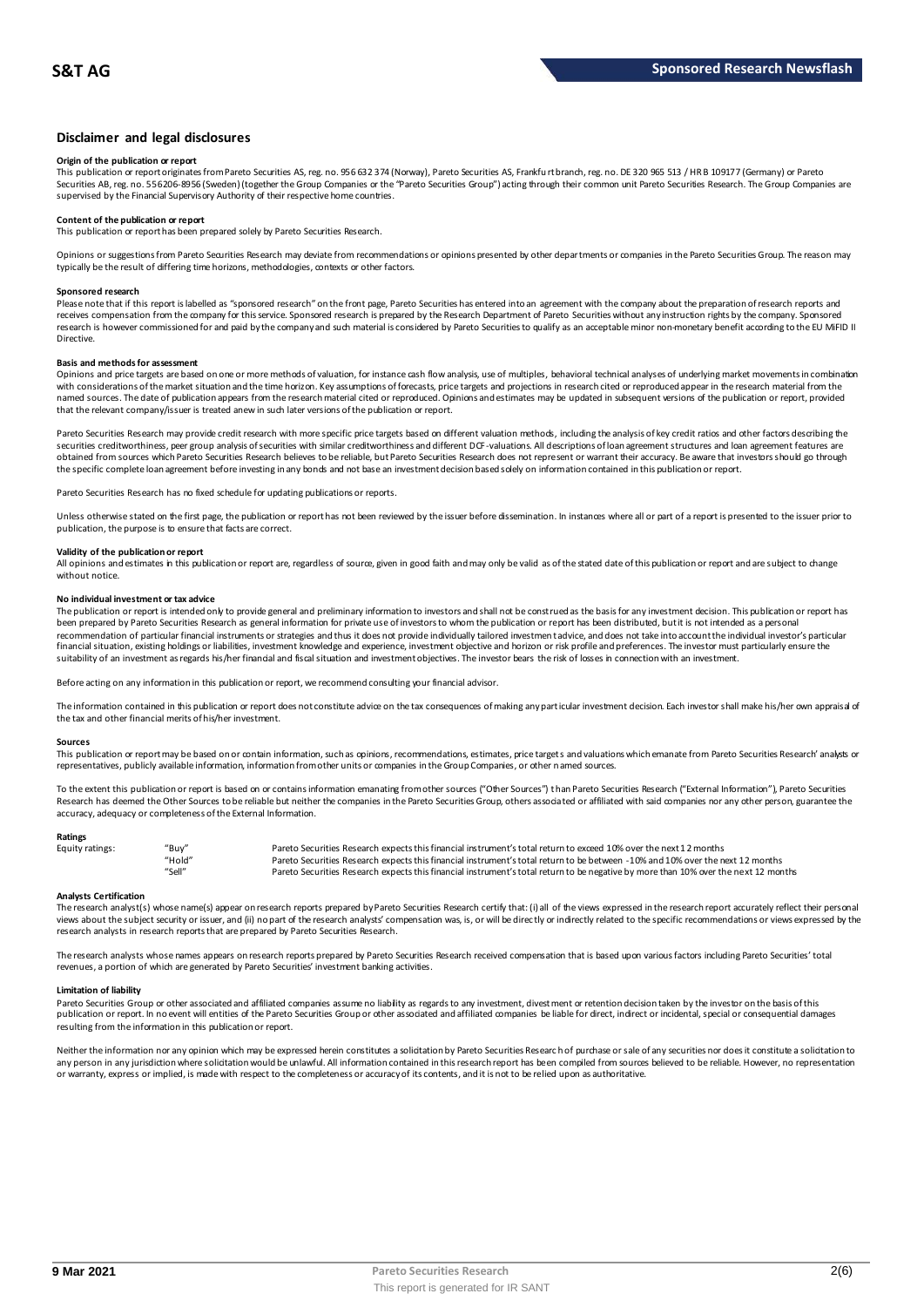### **Risk information**

The risk of investing in certain financial instruments, including those mentioned in this document, is generally high, as their market value is exposed to a lot of different factors such as the operational and financial conditions of the relevant company, growth prospects, change in interest rates, the economic and political environment, foreign exchange rates, shifts in market sentiments etc. Where an investment or security is denominated in a different currency to the investor's currency of reference, changes in rates of exchange may have an adverse effect on the value, price or income of or from that investment to the investor. Past performance is not a guide to future performance. Estimates of future performance are based on assumptions that may not be realized. When investing in individual shares, the investor may lose all or part of the investments.

#### **Conflicts of interest**

Companies in the Pareto Securities Group, affiliates or staff of companies in the Pareto Securities Group, may perform services for, solicit business from, make a market in, hold long or short positions in, or otherwise be interested in the investments (including derivatives) of any company mentioned in the publication or report.<br>In addition Pareto Securities Group, or affiliates, may from time to time have a broking, advisory o

acting as that company's official or sponsoring broker and providing investment banking or other financial services. It is the policy of Pareto to seek to act as corporate adviser or broker to some of the companies which are covered by Pareto Securities Research. Accordingly companies covered in any Research may be the subject o f marketing initiatives by the Investment Banking Department.

To limit possible conflicts of interest and counter the abuse of inside knowledge, the analysts of Pareto Securities Research are subject to internal rules on sound ethical conduct, the management of inside information, handling of unpublished research material, contact with other units of the Group Companies and personal account dealing. The internal rules have been prepared in accordance with applicable legislation and relevant industry standards. The object of the internal rules is for example to ensure that no analyst will abuse or cause others to abuse confidential information. It is the policy of Pareto Securities Research that no link exists between revenues from capital markets activities and individual analyst remuneration. The Group Companies are members of national stockbrokers' associations in each of the countries in which the Group Companies have their head offices. Internal rules have been developed in accordance with recommendations issued by the stockbrokers associations. This material has been prepared following the Pareto Securities Conflict of Interest Policy.

The guidelines in the policy indude rules and measures aimed at achieving a sufficient degree of independence between various departments, business areas and sub-business areas within the Pareto Securities Group in order to, as far as possible, avoid conflicts of interest from arising between such departments, business areas and sub-business areas as well as their customers. One purpose of such measures is to restrict the flow of information between certain business areas and sub-business areas within the Pareto Securities Group, where conflicts of interest may arise and to safeguard the inpartialness of the empl The guidelines in the policy indude rules and measures aimed at achieving a sufficient degree of independence between various departments, business areas and sub-business areas within the Pareto<br>Securities Group in order t Pareto Securities Group rules concerning contacts with covered companies and rules concerning personal account trading carried out by analysts.

#### **Distribution restriction**

The securities referred to in this publication or report may not be eligible for sale in some jurisdictions and persons into whose possession this document comes should inform themselves about and observe Pareto Securities Group rules concerning contacts with covered companies and rules concerning personal account trading carried out by analysts.<br>Distribution restriction<br>The securities referred to in this publication or rep Authority (FCA).

This research is only intended for and may only be distributed to institutional investors in the United States and U.S entities seeking more information about any of the issuers or securities discussed in this report should contact Pareto Securities Inc. at 150 East 52nd Street, New York, NY 10022, Tel. 212 829 4200.

Pareto Securities Inc. is a broker-dealer registered with the U.S. Securities and Exchange Commission and is a member of FINRA & SIPC. U.S. To the extent required by applicable U.S. laws and regulations, Pareto Securities Inc. accepts responsibilityfor the contents of this publication. Investment products provided by or through Pareto Securities Inc. or Pareto Securities Research are not FDIC insured, may lose<br>value and ar sale or subscription, nor shall it or any part of it form the basis of or be relied on in connection with any contract or commitment whatsoever. The securities of non-U.S. issuers may not be registered with or subject to SEC reporting and other requirements. The information available about non-U.S. companies may be limited, and non-U.S. companies are generally not subject to the same unifom auditing and<br>reporting standards as U some non-U.S. companies may not be as liquid as securities of comparable U.S. companies. Fluctuations in the values of national currencies, as well as the potential for governmental restrictions on currency movements, can significantly erode principal and investment returns.

Pareto Securities Research may have material conflicts of interest related to the production or distribution of this research report which, with regard to Pareto Securities Research, are disclosed herein.

#### **Distribution in Singapore**

Pareto Securities Pte Ltd holds a Capital Markets Services License is an exempt financial advisor under Financial Advisers Ac t, Chapter 110 ("FAA") of Singapore and a subsidiary of Pareto Securities AS.

This report is directed solely to persons who qualify as "accredited investors", "expert investors" and "institutional investors" as defined in section 4A(1) Securities and Futures Act, Chapter 289 ("SFA") **Distribution in Singapore**<br>Pareto Securities Pte Ltd holds a Capital Markets Services License is an exempt financial advisor under Financial Advisers Act, Chapter 110 ("FAA") of Singapore and a subsidiary of Pareto Securi person. You should seek advice from a financial adviser regarding the suitability of any product referred to in this report, taking into account your specific financial objectives, financial situation or particular needs before making a commitment to purchase any such product. Please contact Pareto Securities Pte Ltd, 16 Collyer Quay, # 2 7-02 Income at Raffles, Singapore 049318, at +65 6408 9800 in matters arising<br>from, or in connec

#### **Additional provisions on Recommendations distributed in the Canada**

needs before making a commitment to purchase any such product. Please contact Pareto Securities Pte Ltd, 16 Collyer Quay, # 2 7-02 Income at Raffles, Singapore 049318, at +65 6408 9800 in matters arisin<br>from, or in connect That may be described herein. This research report are advised that this research report is not, and under no circumstances is it to be construed as an offer to sell or a solicitation of or an offer to buy any securities<br>t securities. No securities commission or similar regulatory authority in Canada has reviewed or in any way passed upon this research report or the merits of any securities described or discussed herein and any representation to the contrary is an offence. Any securities described or discussed within this research report may only be distributed in Canada in accordance with applicable provincial and territorial securities laws. Any offer or sale in Canada of the securities described or discussed herein will be made only under an exemption from the requirements to file a prospectus with the relevant Canadian securities regulators and only by a dealer properly registered under applicable securities laws or, alternatively, pursuant to an exemption from the dealer registration requirement in the relevant province or territory of Canada in which such offer or sale is made. Under no circumstances is the information contained herein to be construed as investment advice in any province or territory of Canada nor should it be construed as being tailored to the needs of the recipient. Canadian recipients are advised that Pareto Securities AS, its affiliates and its authorized agents are not responsible for, nor do they accept, any liability whatsoever for any direct or consequential loss arising from any use of this research report or the information contained herein.

# **Distribution in United Kingdom**

financial promotion in s21 of the Financial Services and Markets Act 2000 in reliance on provision in the FPO.

This publication is issued for the benefit of persons who qualify as eligible counterparties or professional dients and should be made available only to such persons and is exempt from the restriction on<br>financial promotio **Copyright**<br>This publication or report may not be mechanically duplicated, photomoied or otherwise reproduced, in full or in part, under annlicable copyright laws. Any infringement of Pareto Sequities Research's copyright can be pursued legally whereby the infringer will be held liable for any and all losses and expenses incurred by the infringement.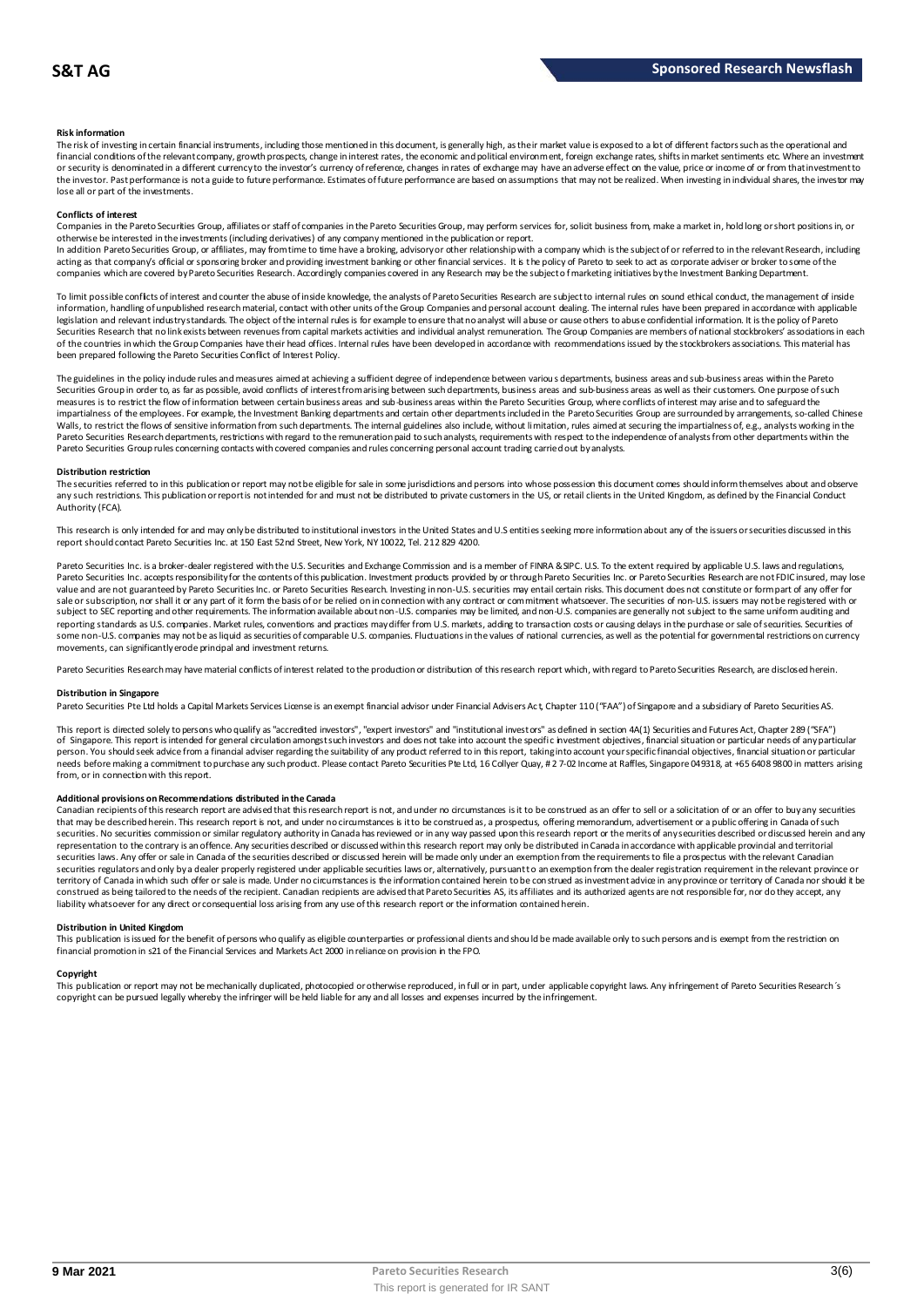# **Appendix A**

Disclosure requirements pursuant to the Norwegian Securities Trading Regulations section 3-10 (2) and section 3-11 (1), letters a-b

The below list shows companies where Pareto Securities AS - together with affiliated companies and/or persons – own a portion of the shares exceeding 5 % of the total share capital in any company<br>where a recommendation has

|                                                                                  |                             |        | Disclosure requirements bursuant to the Norwegian Securities Trading Regulations section 3-10(2) and section 3-11(1). letters a-b                       |                             |       |
|----------------------------------------------------------------------------------|-----------------------------|--------|---------------------------------------------------------------------------------------------------------------------------------------------------------|-----------------------------|-------|
| where a recommendation has been produced or distributed by Pareto Securities AS. |                             |        | The below list shows companies where Pareto Securities AS - together with affiliated companies and/or persons – own a portion of the shares exceeding 5 |                             |       |
| Companies                                                                        | No. of shares Holdings in % |        | Companies                                                                                                                                               | No. of shares Holdings in % |       |
| <b>Helgeland Sparebank</b>                                                       | 2.015.935                   | 9.66%  | SpareBank 1Østfold Akersl                                                                                                                               | 1,139,560                   | 9.20% |
| Pareto Bank ASA                                                                  | 16.234.886                  | 23.24% | Sparebanken Vest                                                                                                                                        | 6.735.132                   | 6.28% |
|                                                                                  |                             |        |                                                                                                                                                         |                             |       |

| <b>Heigeland Oparebann</b> | 2.U N.Y.J  | <b>3.0070</b>               | <b>SPAILD AIR ILLUSTION AND ST</b>                                                                                                     | 1. 133.300 | <b>J.LU /0</b>              |
|----------------------------|------------|-----------------------------|----------------------------------------------------------------------------------------------------------------------------------------|------------|-----------------------------|
| Pareto Bank ASA            | 16.234.886 | 23.24%                      | Sparebanken Vest                                                                                                                       | 6.735.132  | 6.28%                       |
|                            |            |                             | Pareto Securities AS or its affiliates own as determined in accordance with FINRA Rule 2241, 1 % or more of the equity securities of : |            |                             |
| Companies                  |            | No. of shares Holdings in % | Companies                                                                                                                              |            | No. of shares Holdings in % |
| DOF ASA                    | 3.789.844  | 1.29%                       | SpareBank 1SMN                                                                                                                         | 1876.052   | 1.44%                       |
| <b>Helgeland Sparebank</b> | 2,015,935  | 9.66%                       | SpareBank 1Østfold Akersl                                                                                                              | 1,139,560  | 9.20%                       |
| NHST Media Group AS        | 17,900     | 139%                        | SpareBank 1Østlandet                                                                                                                   | 3.153.952  | 2.94%                       |
| Pareto Bank ASA            | 16,234,886 | 23.24%                      | Sparebanken Møre                                                                                                                       | 305.369    | 3.09%                       |
| Selvaag Bolig ASA          | 2.848.311  | 3.04%                       | Sparebanken Sør                                                                                                                        | 433.544    | 2.77%                       |
| SpareBank 1BV              | 1.633.220  | 2.59%                       | Sparebanken Vest                                                                                                                       | 6.735.132  | 6.28%                       |
| SpareBank 1Nord-Norge      | 3.872.656  | 3.86%                       | <b>Totens Sparebank</b>                                                                                                                | 78.246     | 1.28%                       |
|                            |            |                             |                                                                                                                                        |            |                             |

Pareto Securities AS may hold financial instruments in companies where a recommendation has been produced or distributed by Pareto Securities AS in connection with rendering investment services, including Market Making.

|                           | Analyst     | Total     |                          | Analyst     | Total     |                             | Analyst     | Total     |
|---------------------------|-------------|-----------|--------------------------|-------------|-----------|-----------------------------|-------------|-----------|
| Company                   | holdings*   | holdings  | Company                  | holdings*   | holdings  | Company                     | holdings*   | holdings  |
| Aker ASA                  | 500         | 2,246     | <b>Flex LNG</b>          | $\pmb{0}$   | 14,312    | Protector Forsikring        | $\mathsf 0$ | 12,000    |
| Aker BP                   | $\mathbf 0$ | 32,433    | Frontline                | $\mathbf 0$ | 82,818    | Quant af uel                | $\mathbf 0$ | 1,119,190 |
| Aker Carbon Capture       | $\Omega$    | 279,368   | Gjensidige Forsikring    | $\mathbf 0$ | 7,400     | <b>REC Silicon</b>          | $\pmb{0}$   | 35,551    |
| Aker Offshore Wind        | 0           | 117,078   | Golden Ocean Group       | $\Omega$    | 1,433     | SalM ar                     | $\pmb{0}$   | 105       |
| American Shipping Company | $\mathbf 0$ | 9,204     | Grieg Seafood            | $\mathbf 0$ | 13,170    | Sandnes Sparebank           | $\mathbf 0$ | 126,013   |
| Aprila Bank ASA           | $\mathbf 0$ | 22,675    | Hafnia Limited           | $\mathbf 0$ | 99,500    | Sbanken ASA                 | $\mathbf 0$ | 4,520     |
| Archer                    | $\mathbf 0$ | 30,170    | HydrogenPro              | $\mathbf 0$ | 37,901    | Scatec Solar                | $\pmb{0}$   | 20,000    |
| Arcus                     | $\mathbf 0$ | 2,784     | Ice Group ASA            | $\mathbf 0$ | 190,000   | Selvaag Bolig               | $\mathbf 0$ | 50,000    |
| Atlantic Sapphire         | $\mathbf 0$ | 10,010    | Komplett Bank            | $\mathbf 0$ | 99,300    | Skitude                     | $\mathbf 0$ | 12,695    |
| Austevoll Seafood         | $\mathbf 0$ | 29,135    | Kongsberg Gruppen        | $\mathbf 0$ | 35,581    | SpareBank 1 Nord-Norge      | 0           | 1.850     |
| Avance Gas                | $\mathbf 0$ | 3,362     | <b>KWS</b>               | 75          | 75        | SpareBank 1 SMN             | $\mathbf 0$ | 13,350    |
| Axactor                   | $\mathbf 0$ | 44,376    | Lerøy Seafood Group      | $\pmb{0}$   | 18,242    | SpareBank 1 SR-Bank         | $\mathsf 0$ | 9,743     |
| B2Holding AS              | $\Omega$    | 14,075    | M owi                    | $\Omega$    | 4,919     | Sparebank 1Østfold Akershus | $\mathbf 0$ | 1,252     |
| <b>BASF</b>               | 270         | 270       | M PC Container Ships     | $\mathbf 0$ | 43,944    | SpareBank 1Østlandet        | $\pmb{0}$   | 8,621     |
| Bonheur                   | $\mathbf 0$ | 32,075    | <b>NORBIT ASA</b>        | $\mathbf 0$ | 5,478     | Sparebanken Møre            | $\mathbf 0$ | 180       |
| Borregaard ASA            | $\mathbf 0$ | 500       | Nordic Semiconductor     | 0           | 5,250     | Sparebanken Sør             | $\mathbf 0$ | 16,235    |
| Bouvet                    | $\mathbf 0$ | 294       | Norsk Hydro              | $\Omega$    | 106,867   | Sparebanken Vest            | $\mathbf 0$ | 16,185    |
| <b>BRABank</b>            | $\mathbf 0$ | 74,607    | Norske Skog              | $\Omega$    | 8,225     | Sparebanken Øst             | $\mathbf 0$ | 1,500     |
| <b>BW</b> Energy          | 0           | 43,075    | Norwegian Energy Company | $\mathbf 0$ | 790       | Stolt-Nielsen               | 0           | 1,817     |
| <b>BW LPG</b>             | $\mathbf 0$ | 11.023    | Norwegian Finans Holding | $\mathbf 0$ | 3,310     | Storebrand                  | $\mathbf 0$ | 9,732     |
| <b>BW Offshore</b>        | $\mathbf 0$ | 11,326    | Norwegian Property       | $\mathbf 0$ | 13,150    | Subsea 7                    | 0           | 9,226     |
| <b>DNB</b>                | $\mathbf 0$ | 29,908    | <b>NTS</b>               | 0           | 2,272     | Telenor                     | $\mathbf 0$ | 5,249     |
| <b>DNO</b>                | $\pmb{0}$   | 217,978   | Ocean Yield              | $\mathbf 0$ | 67,882    | <b>TGS-NOPEC</b>            | $\pmb{0}$   | 1,300     |
| <b>DOF</b>                | $\mathbf 0$ | 2,366,346 | OHT                      | $\mathbf 0$ | 6,650     | Volue                       | $\mathbf 0$ | 15,148    |
| Elkem                     | $\mathbf 0$ | 35,626    | Okeanis Eco Tankers      | $\mathbf 0$ | 22,000    | <b>VOW</b>                  | $\pmb{0}$   | 5,981     |
| Entra                     | $\mathbf 0$ | 10,382    | Orkla                    | $\mathbf 0$ | 20,227    | Wallenius Wilhelmsen        | $\mathbf 0$ | 46,100    |
| Equinor                   | $\mathbf 0$ | 2,549     | Panoro Energy            | $\mathbf 0$ | 10,502    | XXL                         | $\mathbf 0$ | 17,534    |
| Europris                  | $\mathbf 0$ | 11,056    | Pareto Bank              | $\mathbf 0$ | 2,411,276 | Yara                        | $\mathbf 0$ | 14,375    |
| Fjord1ASA                 | $\mathbf 0$ | 50,000    | Pexip Holding            | $\Omega$    | 37,583    | Zaptec                      | $\Omega$    | 25,000    |
| Fjordkraft Holding        | $\Omega$    | 12,605    | PGS                      | $\Omega$    | 11,676    |                             |             |           |

This overview is updated monthly (last updated 15.02.2021). \*Analyst holdings ref ers t o posit ions held by t he Paret o Securit ies AS analyst covering t he company.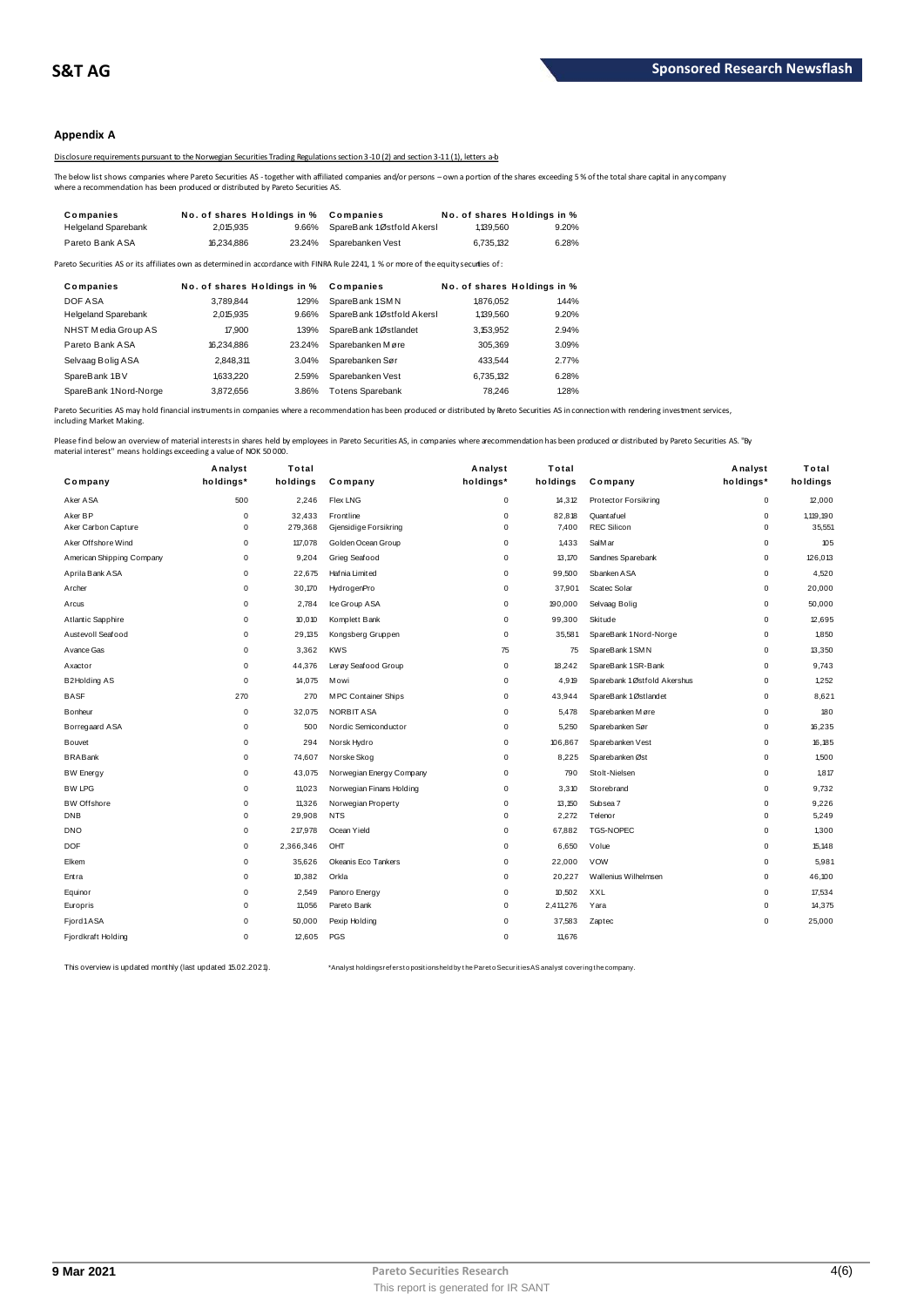# **Appendix B**

Disclosure requirements pursuant to the Norwegian Securities Trading Regulation § 3-11, letters e-f, ref the Securities Trading Act Section 3-10

Overview over issuers of financial instruments where Pareto Securities AS have prepared or distributed investment recommendation, where Pareto Securities AS have been lead manager/co-lead manager<br>or have rendered publicly

| or have rendered publicly known not immaterial investment banking services over the previous 12 months: |                                    |                             |  |  |  |
|---------------------------------------------------------------------------------------------------------|------------------------------------|-----------------------------|--|--|--|
| 24SevenOffice Scandinavia                                                                               | Fertiberia S.A.R.L.                | Next BiometricsGroup        |  |  |  |
| Acconer AB                                                                                              | Fjordkraft Holding                 | Nordic Halibut              |  |  |  |
| Africa Energy Corp Corp                                                                                 | <b>Flexistore AS</b>               | Norske Skog                 |  |  |  |
| Aker ASA                                                                                                | Genel Energy                       | Norwegian Block Exchange    |  |  |  |
| Aker Horizons                                                                                           | Hafnia Ltd.                        | Odf jell SE                 |  |  |  |
| Akershus Energi                                                                                         | <b>Helgeland Sparebank</b>         | OHT                         |  |  |  |
| Akva Group                                                                                              | <b>HKN</b> Energy Ltd              | Pelagia Holding AS          |  |  |  |
| Alussa Energy Acquisition Corp (Freyr)                                                                  | Hof seth BioCare                   | Pexip Holding               |  |  |  |
| American Tanker, Inc.                                                                                   | House of Control                   | Pioneer Property Group ASA  |  |  |  |
| Aprila Bank ASA                                                                                         | HydrogenPro                        | Proximar Seafood            |  |  |  |
| Boreal Holding AS                                                                                       | Idavang A/S                        | Quant af uel                |  |  |  |
| Borr Drilling Limited                                                                                   | Instabank ASA                      | <b>REC Silicon</b>          |  |  |  |
| <b>BRAbank</b>                                                                                          | Keppel FELS Limited                | Saga Robotics               |  |  |  |
| Brooge Energy Limited                                                                                   | Klaveness Combination Carriers ASA | Salmon Evolution            |  |  |  |
| Bulk Infrastructure Holding                                                                             | <b>KLP</b>                         | SandnesSparebank            |  |  |  |
| <b>BWEnergy</b>                                                                                         | Komplett Bank                      | Scorpio Bulkers             |  |  |  |
| Cibus Nordic Real Estate                                                                                | Kongsberg Automotive               | Seadrill Ltd                |  |  |  |
| Cloudberry Clean Energy                                                                                 | Kraft Bank                         | Skitude                     |  |  |  |
| CrayoNano AS                                                                                            | <b>Melt water</b>                  | Sparebanken Vest            |  |  |  |
| CRC Holding B.V. ("Pryme")                                                                              | Mercell                            | Talos Energy Inc            |  |  |  |
| Digiplex                                                                                                | Mintra Group                       | Tise AS                     |  |  |  |
| <b>DOF</b>                                                                                              | <b>MPC Container Ships</b>         | Trønderenergi AS            |  |  |  |
| DOF Subsea AS                                                                                           | MutaresSE& Co. KGaA                | Watercircles Forsikring ASA |  |  |  |
| FLOP                                                                                                    | Navigator Holdings Ltd.            | West Coast Salmon           |  |  |  |
| Endur ASA                                                                                               | Navios                             | Wheel me                    |  |  |  |

*This overview is updated monthly (this overview is for the period 31.01.2020 – 31.01.2021).*

# **Appendix C**

| <b>APPGINIA V</b>               |                                                                                            |
|---------------------------------|--------------------------------------------------------------------------------------------|
|                                 | Disclosure requirements pursuant to the Norwegian Securities Trading Requilation § 3-11(4) |
| Distribution of recommendations |                                                                                            |
| Recommendation                  | % distribution                                                                             |
| Buy                             | 67%                                                                                        |
| Hold                            | 29%                                                                                        |
| Sell                            | 3%                                                                                         |
|                                 |                                                                                            |

| ັບບ                                             | $\mathsf{v}$   |
|-------------------------------------------------|----------------|
| Distribution of recommendations (transactions*) |                |
| Recommendation                                  | % distribution |
| Buy                                             | 87%            |
| Hold                                            | 13%            |
| Sell                                            | 0%             |
|                                                 |                |

\* Companies under coverage with which Pareto Securities Group has on-going or completed public investment banking services in the previous 12 months This overview is updated monthly (last updated 15.02.2021).